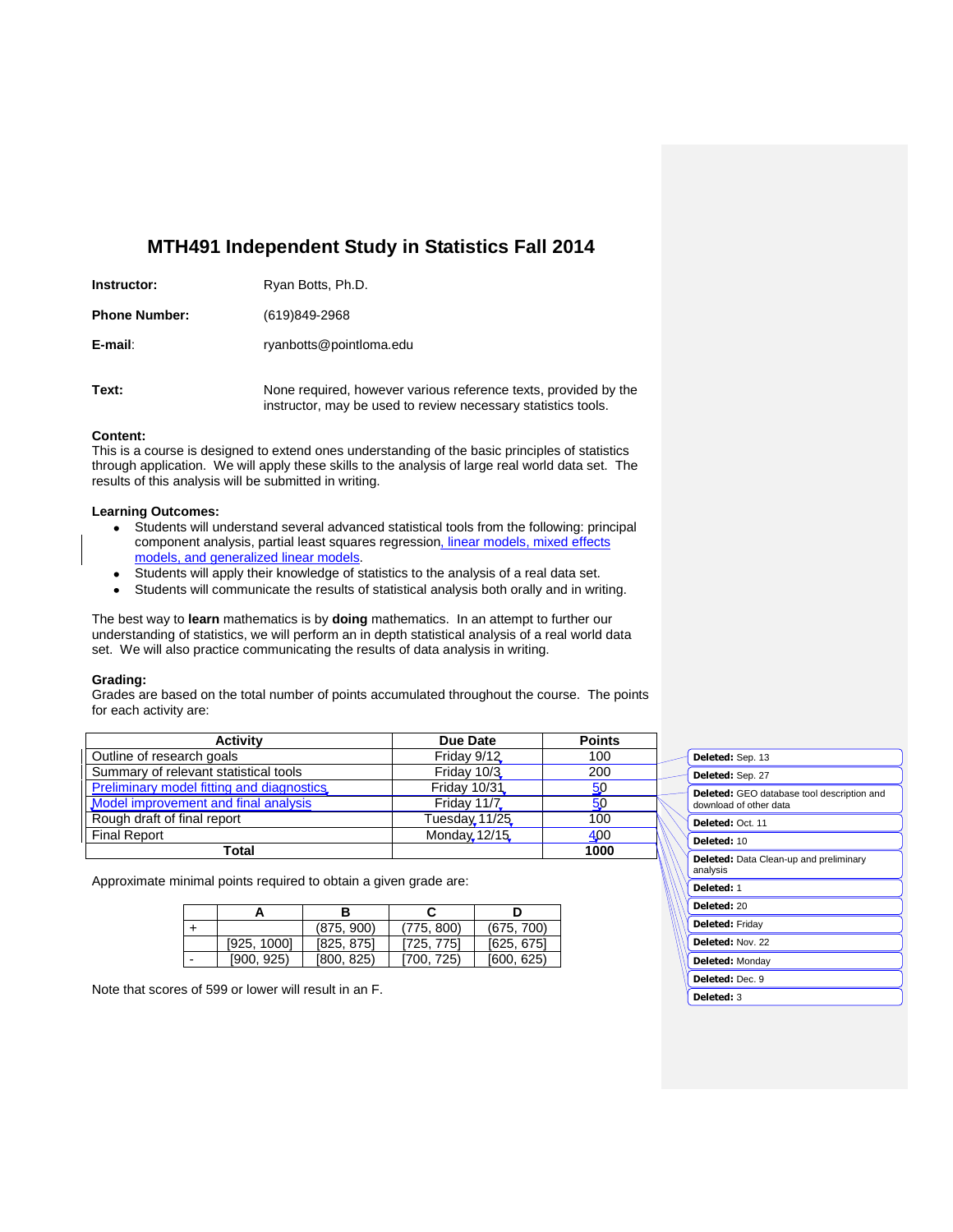### **Activities:**

You will be given a large real world data set and asked to answer a series of research questions based on this data set. A series of activities will be submitted throughout the project in order to measure your progress towards analyzing the data. In addition to these activities it is expected that you will meet weekly with the instructor to give brief updates and discuss the analysis. Meeting times will be determined with the consensus of the student and faculty member.

### **Final Project:**

A written final project report describing the goals of the project, an overview of the statistical techniques used in the project, and a summary of the findings of the project will be delivered on or before **Monday Dec. 9, 2012**.

### **Class Enrollment:**

It is the student's responsibility to maintain his/her class schedule. Should the need arise to drop this course (personal emergencies, poor performance, etc.), the student has the responsibility to follow through (provided the drop date meets the stated calendar deadline established by the university), not the instructor. Simply ceasing to attend this course or failing to follow through to arrange for a change of registration (drop/add) may easily result in a grade of F on the official transcript.

### **Academic Accommodations:**

While all students are expected to meet the minimum academic standards for completion of this course as established by the instructor, students with disabilities may require academic accommodations. At Point Loma Nazarene University, students requesting academic accommodations must file documentation with the Disability Resource Center (DRC), located in the Bond Academic Center. Once the student files documentation, the Disability Resource Center will contact the student's instructors and provide written recommendations for reasonable and appropriate accommodations to meet the individual needs of the student. This policy assists the university in its commitment to full compliance with Section 504 of the Rehabilitation Act of 1973, the Americans with Disabilities (ADA) Act of 1990, and ADA Amendments Act of 2008, all of which prohibit discrimination against students with disabilities and guarantees all qualified students equal access to and benefits of PLNU programs and activities.

Students with learning disabilities who may need accommodations should discuss options with the instructor during the first two weeks of class.

### **Academic Honesty:**

The Point Loma Nazarene University community holds the highest standards of honesty and integrity in all aspects of university life. Academic honesty and integrity are strong values among faculty and students alike. Any violation of the university's commitment is a serious affront to the very nature of Point Loma's mission and purpose.

Academic dishonesty is the act of presenting information, ideas, and/or concepts as one's own when in reality they are the results of another person's creativity and effort. Such acts include plagiarism, copying of class assignments, and copying or other fraudulent behavior on examinations. For more details on PLNU's policy go to:

[http://www.pointloma.edu/experience/academics/catalogs/undergraduate-catalog/point-loma](http://www.pointloma.edu/experience/academics/catalogs/undergraduate-catalog/point-loma-education/academic-policies)[education/academic-policies](http://www.pointloma.edu/experience/academics/catalogs/undergraduate-catalog/point-loma-education/academic-policies)